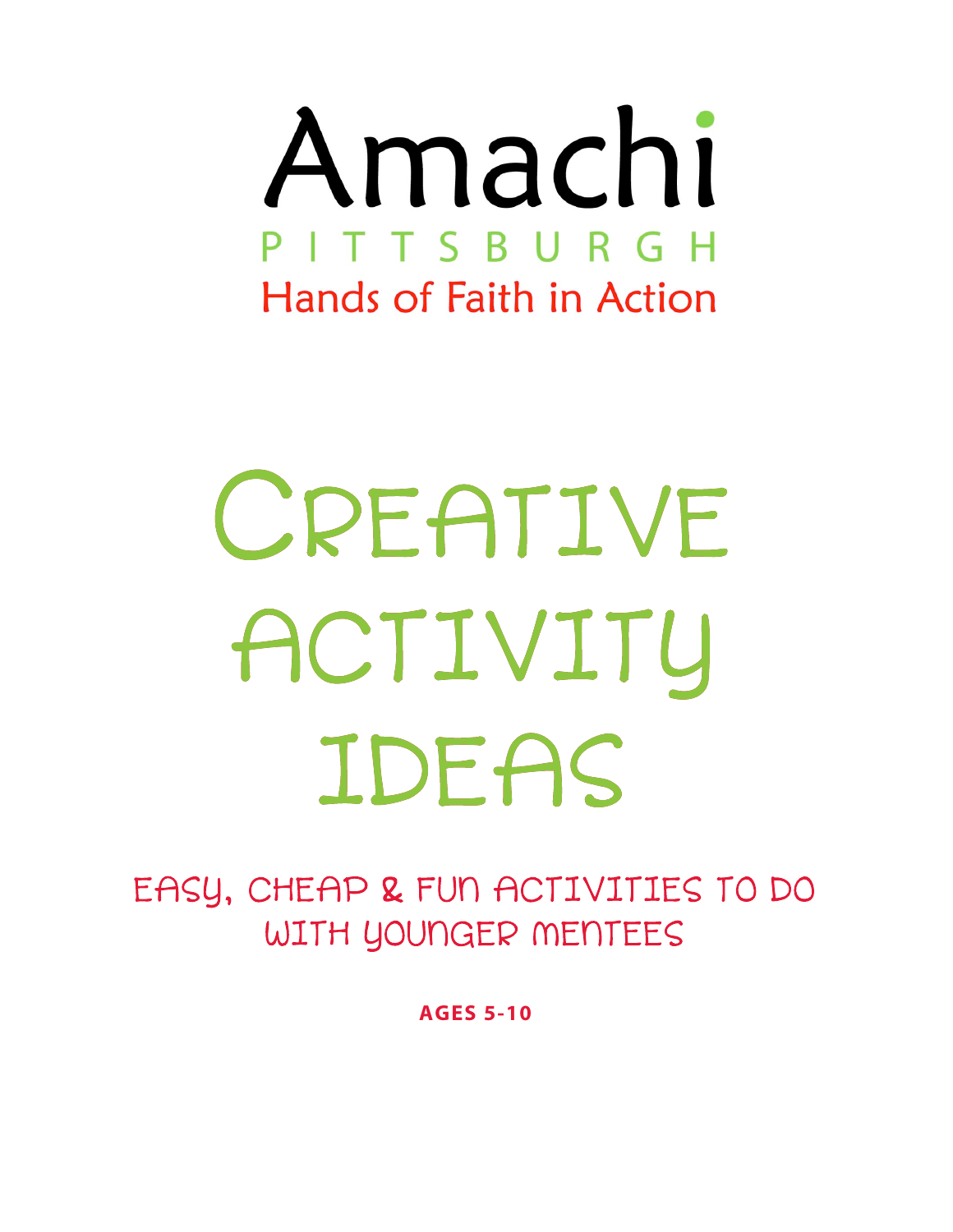## SENSORY DOUGH TWO INGREDIENT What you need:

**A FUN, HANDS ON ACTIVITY FOR YOUNGER MENTEES IN THREE EASY STEPS!**

8 cups All Purpose Flour

1 cup Baby Oil

Mixing Bowl

Large Spoon or Whisk

Tray for finished dough

## flour into bowl

Add baby oil

Put all purpose together using a pLAY! Nix the ingredients together using a spoon or whisk

> Put dough into a container

## ONE TWO THREE

Fun fact: sensory play is integral to human development. Activities like this are the best way for children to explore, process new things, and learn!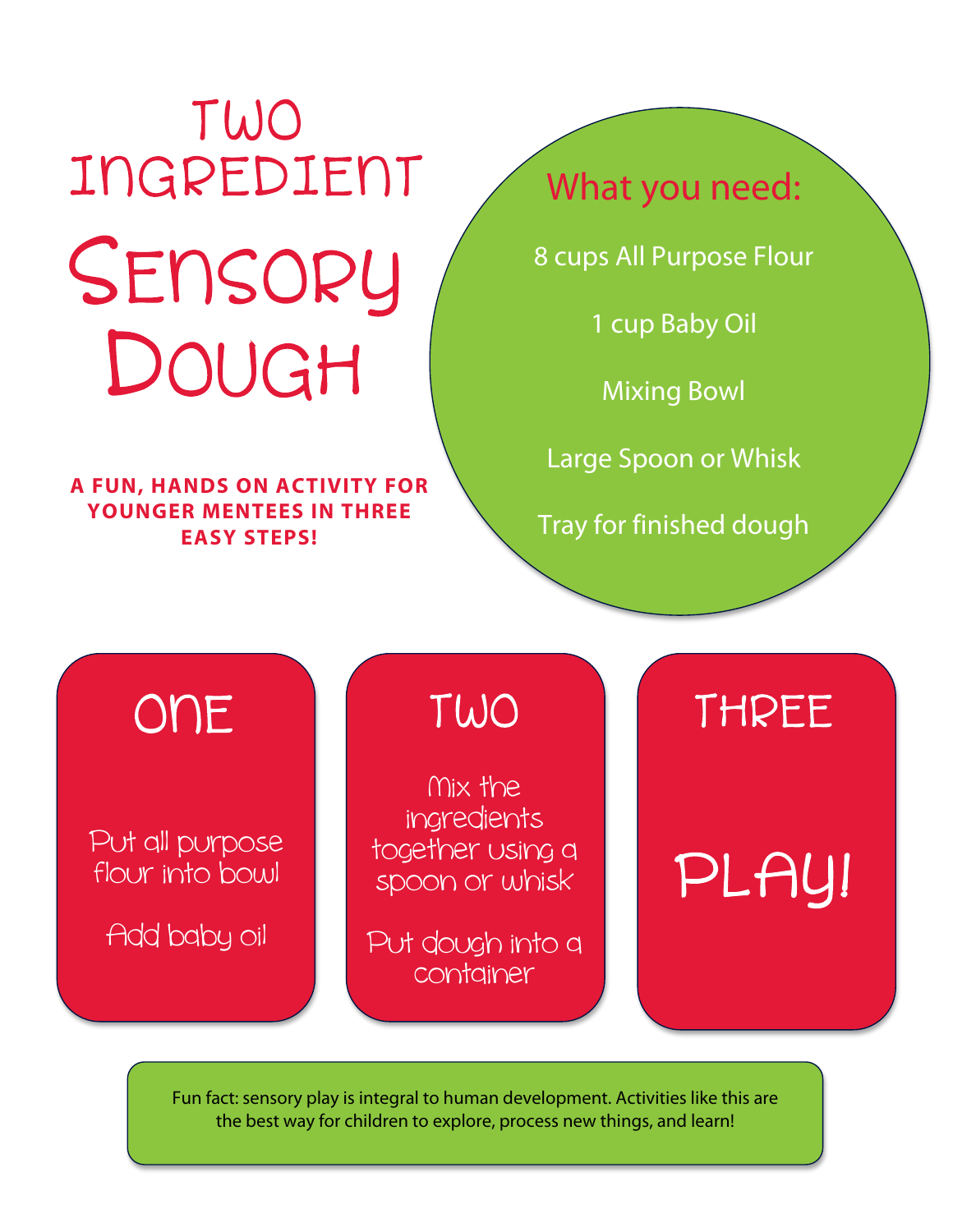## PAPER PLATE TANBOURINES

### **Fun Facts:**

Music helps children to develop fine motor skills.

Children who play an instrument are also found to have better emotional control.

Tambourines are used across many cultures

The instruments were used as far back as 2,000 years ago!

### What you need:

Two Paper Plates

Dried Beans

**Stapler** 

Things to decorate your plates!

Set one open faced paper plate on a table Dump a handful of beans into the plate

With the help of an adult, staple the second plate onto the first

Decorate your plate using markers, glue, glitter, crayons or stickers and PLAY!